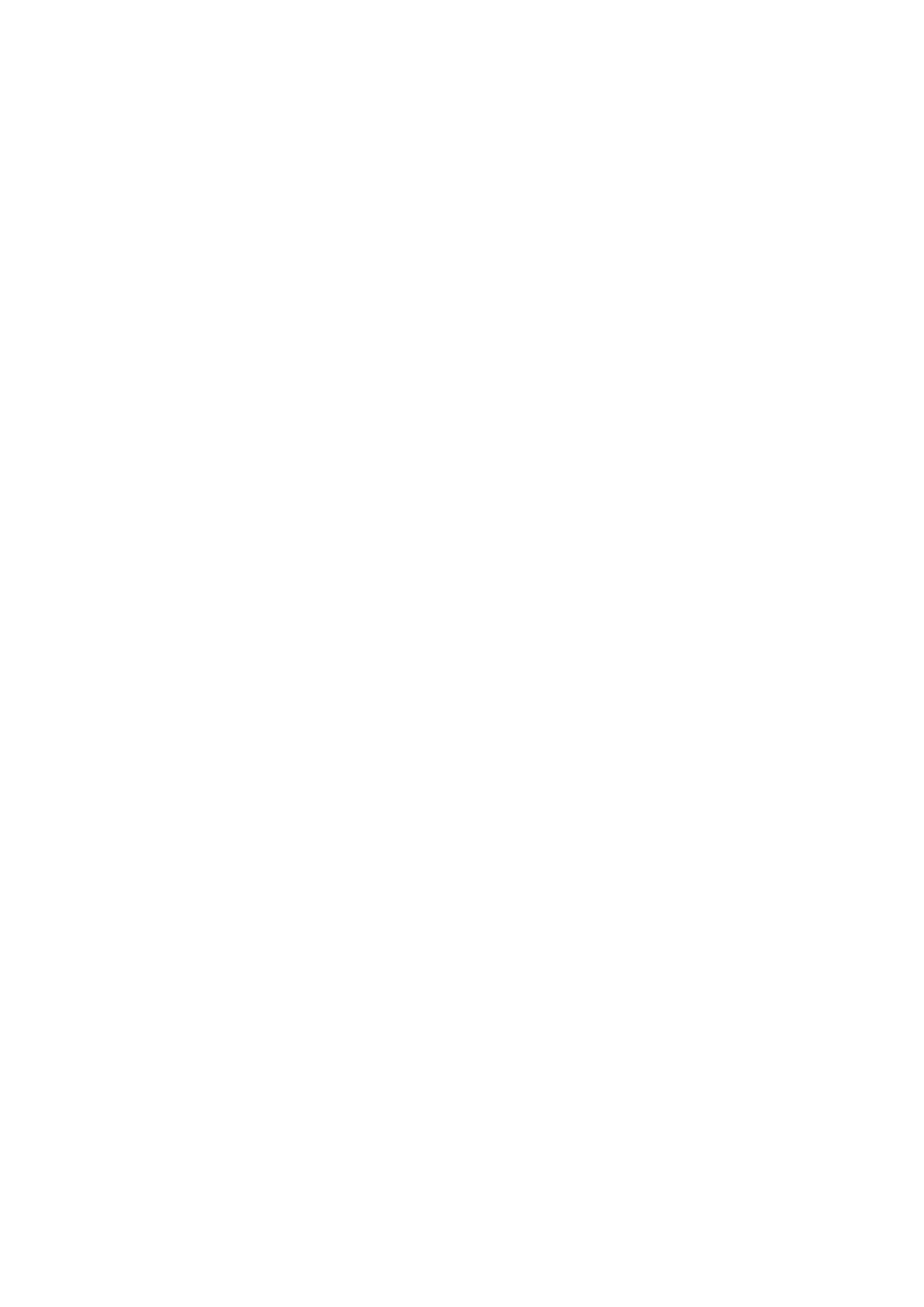## **Fishery Report 2016: Exploratory fishery for**  *Dissostichus* **spp. in Division 58.4.3a**

#### **Introduction to the fishery**

1. This report describes the exploratory longline fishery for toothfish (*Dissostichus* spp.) in Division 58.4.3a. The fishery in Division 58.4.3 began as a new fishery in 1997 (Conservation Measure (CM) 113/XV). Following the Commission's decision that high levels of illegal, unreported and unregulated (IUU) fishing for *Dissostichus* spp. in the Convention Area had rendered it unrealistic to consider this fishery as 'new' (CCAMLR-XVIII, paragraph 10.14), along with a renewed interest in this fishery, the fishery was reclassified as exploratory in 2000. That year, the Commission agreed on four exploratory fisheries for *Dissostichus* spp. in this region outside areas of national jurisdiction: exploratory trawl fisheries on BANZARE Bank (CM 203/XIX) and Elan Bank (CM 205/XIX); and exploratory longline fisheries on BANZARE Bank (CM 204/XIX) and Elan Bank (CM 206/XIX).

2. In 2001, the boundaries of Division 58.4.3 were reassigned based on ecological considerations, and two new divisions were formed: Division 58.4.3a (Elan Bank) and Division 58.4.3b (BANZARE Bank). Since 2005, licensed longline vessels have fished in Division 58.4.3a targeting primarily Patagonian toothfish (*Dissostichus eleginoides*) (Table 1).

| Season | Catch limit | Reported catch (tonnes) | Estimated      |       |                              |
|--------|-------------|-------------------------|----------------|-------|------------------------------|
|        | (tonnes)    | D. mawsoni              | D. eleginoides | Total | <b>IUU</b> catch<br>(tonnes) |
| 2005   | 250         | 9                       | 97             | 105   | 98                           |
| 2006   | 250         |                         | 88             | 89    |                              |
| 2007   | 250         |                         | 3              | 4     |                              |
| 2008   | 250         |                         |                | 9     |                              |
| 2009   | 86          |                         | 31             | 31    |                              |
| 2010   | 86          |                         |                |       |                              |
| 2011   | 86          |                         |                |       | $\ast$                       |
| 2012   | 86          |                         | 37             | 37    | *                            |
| 2013   | 32          |                         | 16             | 16    | *                            |
| 2014   | 32          |                         | 32             | 32    | *                            |
| 2015   | 32          |                         | 15             | 15    | $\ast$                       |
| 2016   | 32          |                         |                |       | $\ast$                       |

Table 1: Catch history for *Dissostichus* spp. in Division 58.4.3a. (Source: STATLANT data for past seasons, and catch and effort reports for the current season, past reports for IUU catch.)

\* Not estimated.

3. The current limits on the exploratory fishery for *Dissostichus* spp. in Division 58.4.3a are described in CM 41-06. From 2009 to 2012, the precautionary catch limit for *Dissostichus* spp. was set at 86 tonnes, but in 2013 it was reduced to 32 tonnes and remained at that level in 2016.

4. In 2016, the fishery was limited to one French- and one Japanese-flagged vessel using longlines, however, no fishing took place in 2016.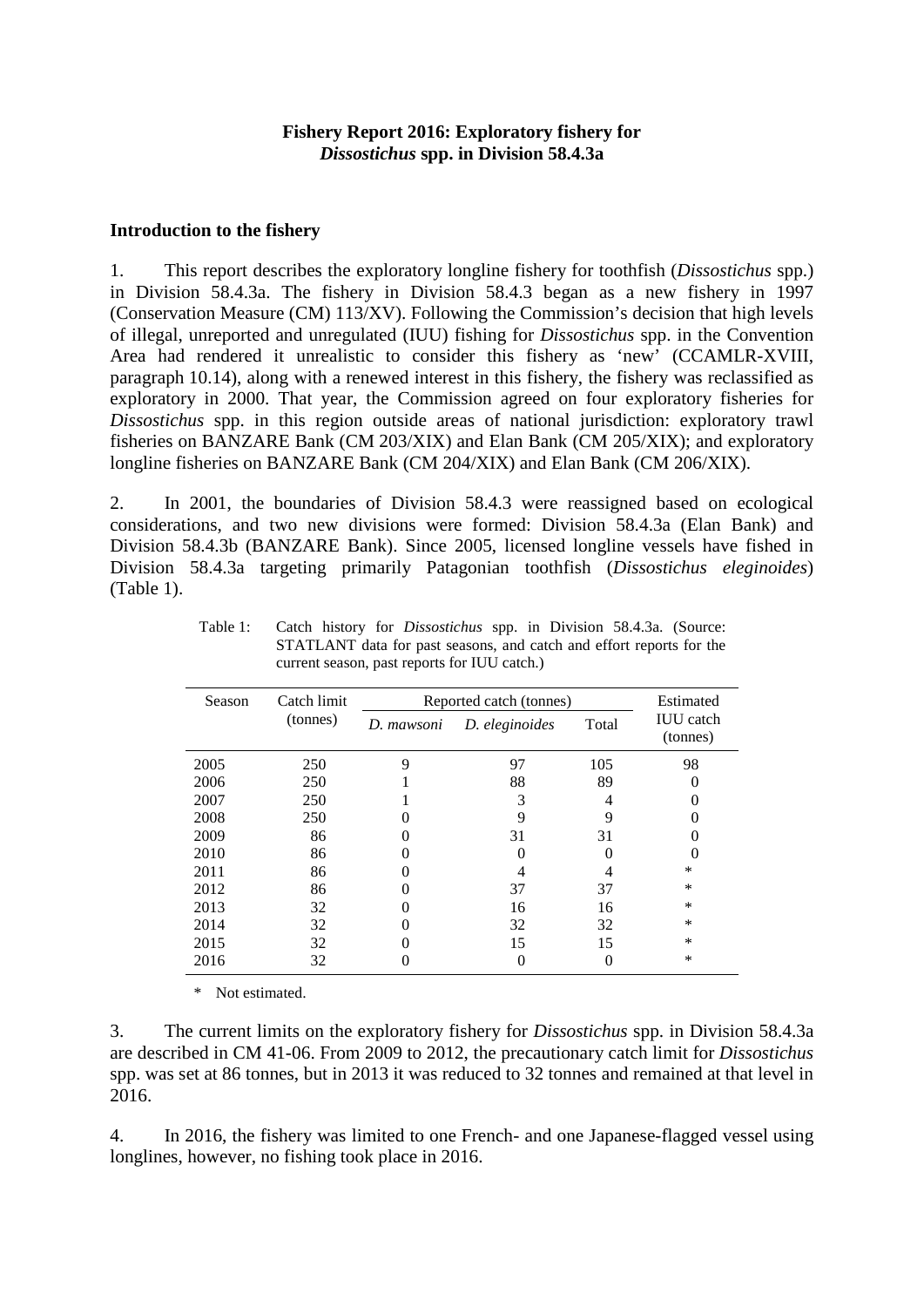5. For 2017, one vessel from France and one from Japan notified their intention to participate in the exploratory fishery for *D. eleginoides* in Division 58.4.3a.

## **Reported catch**

6. Reported catches of *Dissostichus* spp. in recent seasons peaked in 2005 at 105 tonnes (42% of the catch limit) when, along with *D. eleginoides*, smaller catches of Antarctic toothfish (*D. mawsoni*) were also taken. Since 2008, the catches have been dominated by *D. eleginoides*. The catch limit has never been exceeded in Division 58.4.3a (Table 1).

# **Illegal, unreported and unregulated (IUU) fishing**

7. According to French surveillance data, there was little evidence of IUU fishing in Division 58.4.3a (Elan Bank) between 2006 and 2008, however, IUU fishing activities were observed during the 2009 and remained prevalent until 2013. IUU fishing activities have not been observed in this division since 2013, however, considering the previous interest in this region, IUU activity may still be occurring but remaining undetected. Furthermore, information from satellite surveillance trials indicated the presence of unidentified vessels in this division in 2016. Since 2011, following the recognition of methodological issues in its assessment, no estimates of the IUU catch of *Dissostichus* spp. have been provided for this division (SC-CAMLR-XXIX, paragraph 6.5).

# **Data collection**

8. Catch limits for CCAMLR's fisheries for *D. mawsoni* and *D. eleginoides* for the 'assessed' fisheries in Subareas 48.3, 88.1 and 88.2 and Division 58.5.2 are set using fully integrated assessments; more basic approaches are used for the 'data-poor' fisheries (in Subarea 48.6 and in Area 58 outside the exclusive economic zones (EEZs)). The management of these data-poor fisheries has been a major focus of attention in CCAMLR in recent years after the acknowledgement that commercial fishing by itself had resulted in too few data to develop a full assessment of the targeted stocks in these areas. CCAMLR has developed a framework for designing and undertaking research fishing designed to lead to an assessment of these toothfish stocks in the short to medium term, established under the provisions of CM 41-01. This research planning framework has three phases: prospecting phase, biomass estimation phase and assessment development phase, with a set of decisions and review for the progression between stages.

9. In order to obtain the data necessary for a stock assessment, catch limits for research fishing by commercial vessels are set at a level intended to provide sufficient information (including sufficient recaptures of tagged fish) to achieve a stock assessment within a time period of 3 to 5 years. These catch limits are also set so that they provide reasonable certainty that exploitation rates at the scale of the stock or research unit will not negatively impact the stock. Appropriate exploitation rates are based on estimates from areas with assessed fisheries and are not more than 3–4% of the estimated stock size. In 2012 and 2013, CCAMLR put in place a more structured approach to setting catch limits, and spatially constraining research, in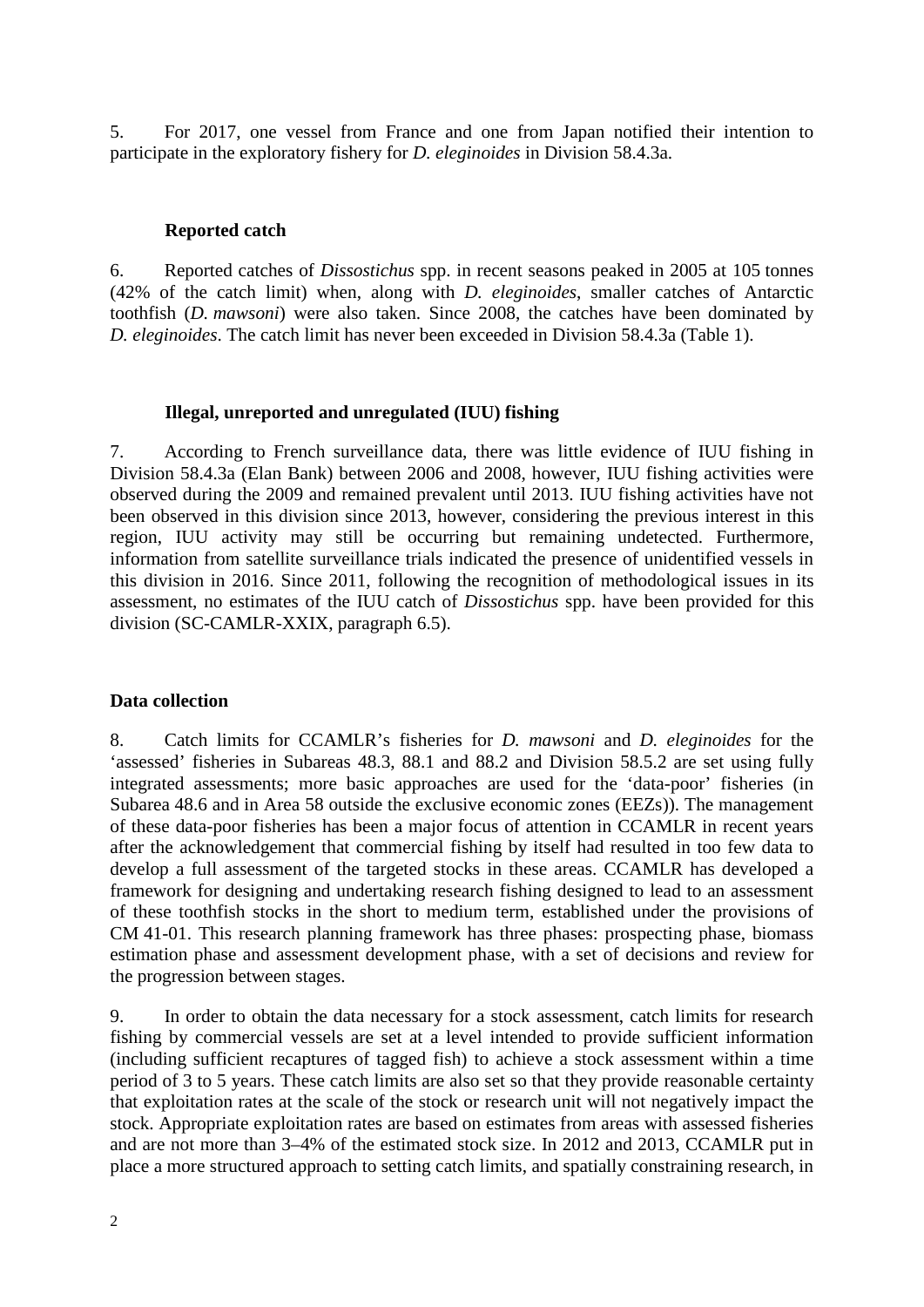data-poor fisheries. This process attempts to use all available information combined with a regular review process to make progress, while recognising the inherent uncertainties and data limitations in data-poor fisheries (see Appendix 1).

#### **Biological data**

10. The collection of biological data under CM 23-05 is conducted as part of the CCAMLR Scheme of International Scientific Observation. In exploratory longline fisheries targeting *D. mawsoni* and *D. eleginoides*, biological data collection includes representative samples of length, weight, sex and maturity stage, as well as collection of otoliths for age determination of the target and most frequently taken by-catch species.

#### **Length distributions of catches**

11. The length-frequency distributions of *D. eleginoides* caught in this fishery are presented for all years in which the number of that species measured was more than 150 fish. These length-frequency distributions are unweighted (i.e. they have not been adjusted for factors such as the size of the catches from which they were collected). The interannual variability exhibited in the figure may reflect differences in the fished population, but is also likely to reflect changes in the gear used, the number of vessels in the fishery and the spatial and temporal distribution of fishing.

12. The length-frequency distributions of catches for *D. eleginoides* for each season from 2005 to present indicate that most *D. eleginoides* caught in Division 58.4.3a ranged from 30 to 150 cm in length (Figure 1). A bimodal distribution was observed from 2005 to 2007 and again in 2012. The 2013 catch had broad modes evident at approximately 50–80 and 90–130 cm, while the catch in 2014 was relatively unimodal with the highest frequency of individuals in the 50–90 cm range.



Figure 1: Annual length-frequency distributions of *Dissostichus eleginoides* caught in Division 58.4.3a. The number of hauls from which fish were measured (N) and the number of fish measured (n) in each year are provided. Note: length-frequency distributions are only presented for those years/SSRUs in which the number of fish measured was >150.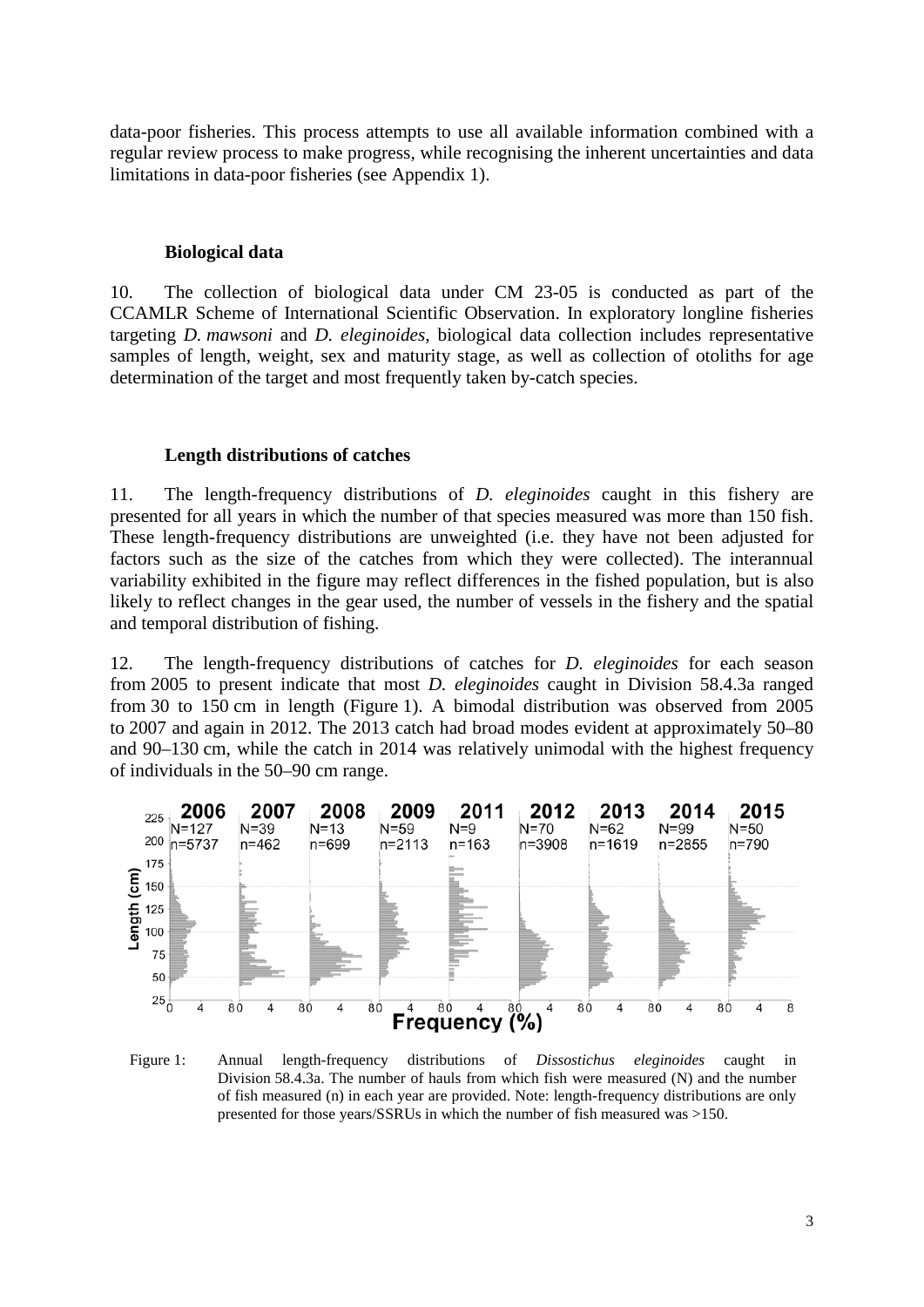# **Tagging**

13. Since 2012, vessels have been required to tag and release *Dissostichus* spp. at a rate of 5 fish per tonne of green weight caught (Table 2). The tag-overlap statistic estimates the representative similarity between the size distributions of those fish that are tagged by a vessel and of all the fish that are caught by that vessel. Each vessel catching more than 10 tonnes of each species of *Dissostichus* is required to achieve a minimum tag-overlap statistic of 60% (Annex 41-01/C).

14. Since 2005, a total of 1 121 *D. eleginoides* have been tagged and 62 recaptured in Division 58.4.3a (Table 3). No *D. mawsoni* have ever been tagged nor recaptured in this division.

# **Life-history parameters**

# **Data collection**

15. The life histories of *D. mawsoni* and *D. eleginoides* are characterised by slow growth, low fecundity and late maturity. Both *D. mawsoni* and *D. eleginoides* appear to have protracted spawning periods, taking place mainly in winter, but which may start as early as late autumn and extend into spring. However, as this is the period least accessible to fishing, and thus the collection of biological data, specific life-history traits for these species are limited (WG-FSA-08/14). The areas that are considered to be the most likely spawning grounds for *D. mawsoni* include the north of the Ross Sea associated with the Pacific– Antarctic Ridge (small-scale research units (SSRUs) 881B–C) and the Amundsen Ridge (SSRU 881E) in the Amundsen Sea. In the Cooperation Sea, *D. mawsoni* most likely spawn on BANZARE Bank (Division 58.4.3b). *Dissostichus eleginoides* are thought to spawn in deep water around South Georgia Island (Subarea 48.3), Bouvet Island (Subarea 48.6) and on the Kerguelen Plateau (Divisions 58.5.1 and 58.5.2).

#### **Parameter estimates**

16. There are no specific life-history parameters for either *D. mawsoni* or *D. eleginoides* in this division; the parameters used in assessed fisheries can be found in the 'Stock assessment' appendices of the relevant Fishery Reports.

#### **Stock assessment status**

17. A preliminary stock assessment for Division 58.4.3a was detailed in WG-SAM-08/05 and employed a biomass dynamic surplus production model to assess the status of the stock using the tag/release of 199 individuals and recapture of six individuals from 2005 and 2006 data respectively, as well as legal and estimated illegal catches. Resultant stock size estimates were then used to estimate long-term yields (using the CCAMLR decision rules) under four different assumptions about the additional uncertainty in future stock dynamics, beyond that already accounted for in the stock assessment. This gave a range of potential long-term yields of 113, 105, 103 and 86 tonnes, which encompassed a wide range of future stock dynamic uncertainty assumptions.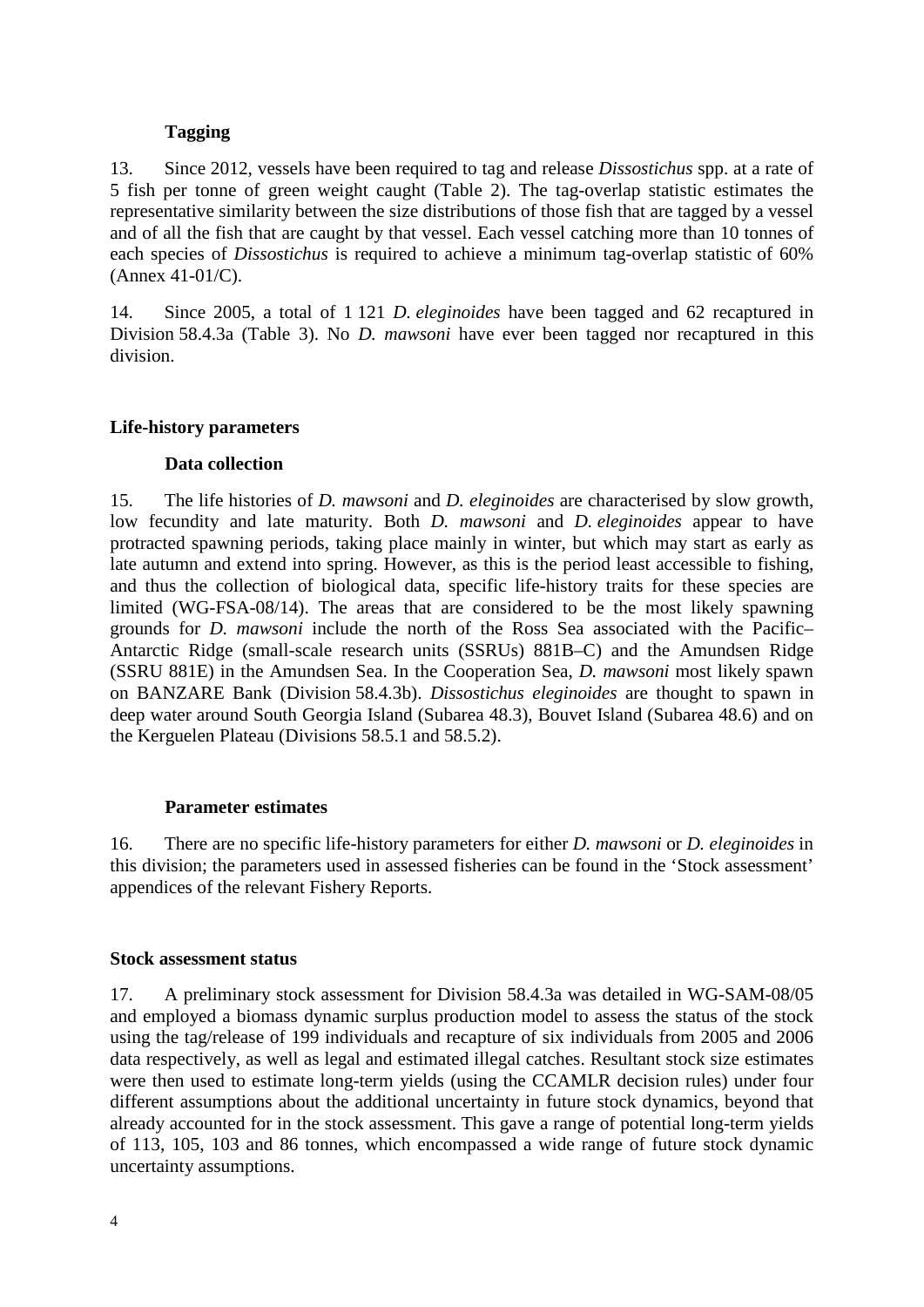Table 2: Annual tagging rate, by vessel, operating in the exploratory fishery for *Dissostichus* spp. in Division 58.4.3a. The tag-overlap statistics (CM 41-01) for *Dissostichus mawsoni* and *D. eleginoides* respectively are provided in brackets. Values for the tag-overlap statistic are not calculated for catches of less than 10 tonnes (2007–2014) or less than 30 fish tagged (since 2015) (\*). - indicates that no fish were tagged. No fishing took place in 2016.

| <b>Flag State</b>                      | Vessel name                                                         | Season     |      |              |                           |               |      |              |               |                                |                                  |                                      |
|----------------------------------------|---------------------------------------------------------------------|------------|------|--------------|---------------------------|---------------|------|--------------|---------------|--------------------------------|----------------------------------|--------------------------------------|
|                                        |                                                                     | 2005       | 2006 | 2007         | 2008                      | 2009          | 2010 | 2011         | 2012          | 2013                           | 2014                             | 2015                                 |
| Australia<br>France<br>Japan<br>Korea, | Avro Chieftain<br>St André<br>Shinsei Maru No. 3<br>Bonanza No. 707 | 2.8<br>3.7 |      | $1.8$ (*, *) |                           | $3.7$ (*, 45) |      | 3.9 $(-, *)$ | $6.9$ (-, 79) | $9.2$ (-, $*)$<br>6.0 $(-, *)$ | 5.6 $(-, 85)$<br>6.9 $($ -, $*)$ | 9.6<br>$(-, * )$<br>5.8<br>$(-, 72)$ |
| Republic of<br>Spain<br>Uruguay        | Arnela<br>Galaecia<br>Tronio<br>Banzare                             | 2.0<br>1.6 | 1.2  | $2.2$ (-, *) | 4.7 $\left( -, * \right)$ |               |      |              |               |                                |                                  |                                      |
| Required tagging rate                  |                                                                     |            |      |              | 3                         | 3             | 3    | 3            | 5             |                                | 5                                |                                      |

Table 3: The number of individuals of *Dissostichus eleginoides* tagged in each year. The number of fish recaptured by each vessel/year is provided in brackets. No fishing took place in 2016.

| <b>Flag State</b> | Vessel name        | Season |        |      |           |            |                       |       |            |           |            |        |
|-------------------|--------------------|--------|--------|------|-----------|------------|-----------------------|-------|------------|-----------|------------|--------|
|                   |                    | 2005   | 2006   | 2007 | 2008      | 2009       | 2010                  | 2011  | 2012       | 2013      | 2014       | 2015   |
| Australia         | Avro Chieftain     | 4(0)   |        |      |           |            |                       |       |            |           |            |        |
| France            | St André           |        |        |      |           |            |                       |       | (9)<br>235 | 60(11)    | 90(22)     | 6(3)   |
| Japan             | Shinsei Maru No. 3 |        |        | 4(0) |           | 113(2)     |                       | 14(0) |            | 56<br>(1) | 110<br>(3) | 84 (3) |
| Korea.            | Bonanza No. 707    | 32(0)  |        |      |           |            |                       |       |            |           |            |        |
| Republic of       |                    |        |        |      |           |            |                       |       |            |           |            |        |
| Spain             | Arnela             | 19(0)  |        |      |           |            |                       |       |            |           |            |        |
|                   | Galaecia           | 144(0) | 104(6) |      |           |            |                       |       |            |           |            |        |
|                   | Tronio             |        |        | 5(0) |           |            |                       |       |            |           |            |        |
| Uruguay           | <i>Banzare</i>     |        |        |      | 41 $(2)$  |            |                       |       |            |           |            |        |
| Total             |                    | 199(0) | 104(6) | 9(0) | (2)<br>41 | (2)<br>113 | (0)<br>$\overline{0}$ | 14(0) | 235<br>(9) | 116(12)   | 200(25)    | 90(6)  |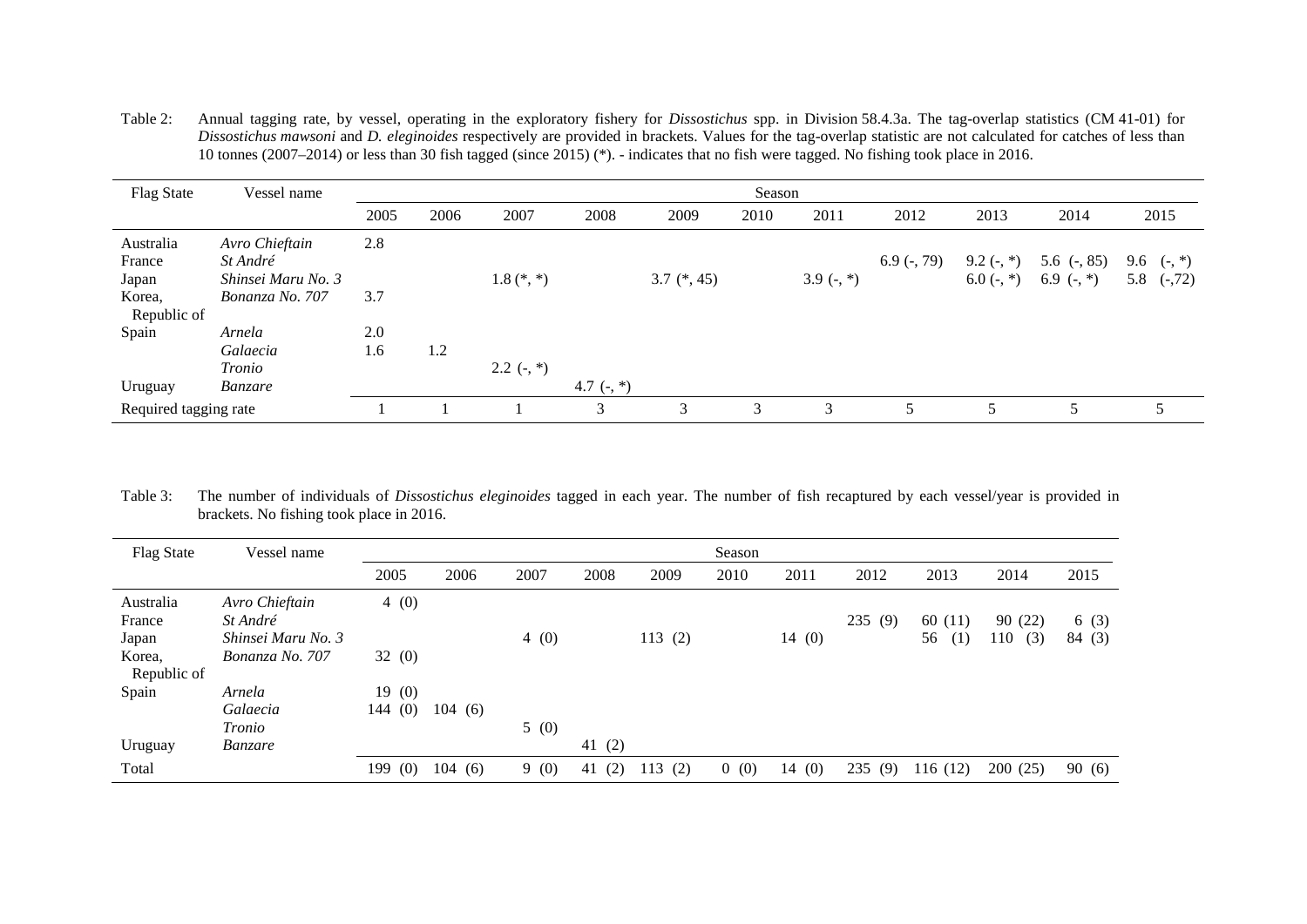### **By-catch of fish and invertebrates**

# **Fish by-catch**

18. Catch limits for by-catch species groups (macrourids, rajids and other species) are defined in CM 33-03 and provided in Table 4. Within these catch limits, the total catch of by-catch species shall not exceed the following limits:

- skates and rays (rajids) 5% of the catch limit of *Dissostichus* spp. or 50 tonnes, whichever is greater
- *Macrourus* spp. 16% of the catch limit of *Dissostichus* spp. or 20 tonnes, whichever is greater
- all other species combined 20 tonnes.

Table 4: Catch history for by-catch species (macrourids, rajids and other species), catch limits and number of rajids released alive in Division 58.4.3a. Catch limits are for the whole fishery (see CM 33-03 for details). No fishing took place in 2016. (Source: fine-scale data.)

| Season |                            | <b>Macrourids</b>             |                            | Rajids                        | Other species      |                            |                               |
|--------|----------------------------|-------------------------------|----------------------------|-------------------------------|--------------------|----------------------------|-------------------------------|
|        | Catch<br>limit<br>(tonnes) | Reported<br>catch<br>(tonnes) | Catch<br>limit<br>(tonnes) | Reported<br>catch<br>(tonnes) | Number<br>released | Catch<br>limit<br>(tonnes) | Reported<br>catch<br>(tonnes) |
| 2005   | 26                         | 2                             | 50                         | 17                            | 985                | 20                         | $\overline{2}$                |
| 2006   | 26                         |                               | 50                         | 7                             |                    | 20                         |                               |
| 2007   | 26                         | $\theta$                      | 50                         | 0                             |                    | 20                         |                               |
| 2008   | 26                         | $\overline{0}$                | 50                         | 2                             |                    | 20                         |                               |
| 2009   | 26                         | $\overline{c}$                | 50                         | 2                             | 57                 | 20                         | $\mathcal{D}_{\mathcal{A}}$   |
| 2010   | 26                         | $\theta$                      | 50                         | 0                             |                    | 20                         |                               |
| 2011   | 26                         | $\Omega$                      | 50                         | 0                             |                    | 20                         |                               |
| 2012   | 26                         | 4                             | 50                         | 32                            |                    | 20                         | 3                             |
| 2013   | 26                         | 2                             | 50                         | $\overline{0}$                | 3666               | 20                         |                               |
| 2014   | 26                         | $\overline{2}$                | 50                         | 2                             | 6148               | 20                         |                               |
| 2015   | 26                         | $\overline{0}$                | 50                         | $\overline{0}$                | 572                | 20                         | 0                             |
| 2016   | 26                         |                               | 50                         |                               |                    | 20                         |                               |

19. If the by-catch of any one species is equal to, or greater than, 1 tonne in any one haul or set, then the fishing vessel must move at least 5 n miles away for a period of at least five days.

20. If the catch of *Macrourus* spp. taken by a single vessel in any two 10-day periods exceeds 1 500 kg in a 10-day period and exceeds 16% of the catch of *Dissostichus* spp. in that period, the vessel shall cease fishing for the remainder of the season.

21. Those skates and rays which are caught alive and which have not been tagged (CM 41–01, Annex 41-01/C, paragraphs 2v and vii), should be released by cutting the snood and, when practical, removing the hooks, and the number recorded and reported.

22. The by-catch in Division 58.4.3a consists predominantly of rajids with a maximum, reported in 2012, of 32 tonnes or 64% of the catch limit for that group (Table 4).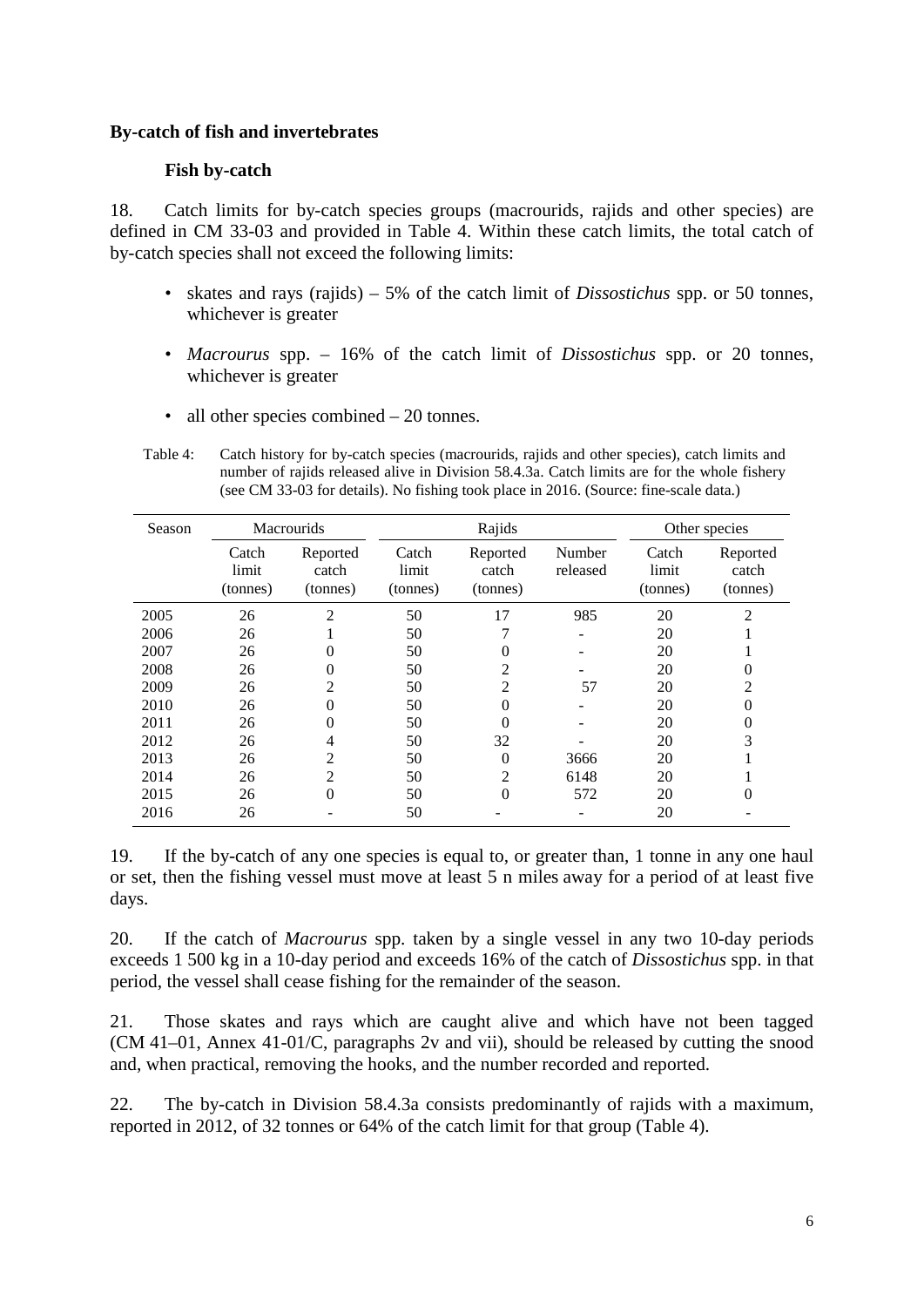## **Invertebrate by-catch including VME taxa**

23. All Members are required to submit, within their general new (CM 21-01) and exploratory (CM 21-02) fisheries notifications, information on the known and anticipated impacts of their gear on vulnerable marine ecosystems (VMEs), including benthos and benthic communities such as seamounts, hydrothermal vents and cold-water corals. All of the VMEs in CCAMLR's VME Register are currently afforded protection through specific area closures, the locations and other details of which can be found in Annex 22-09/A.

24. There are no VMEs or VME Risk Areas designated in Division 58.4.3a.

# **Incidental mortality of seabirds and marine mammals**

# **Incidental mortality**

25. Prior to 2012, there were no bird mortalities observed in Division 58.4.3a. In that year, a single mortality of a white-chinned petrel (*Procellaria aequinoctialis*) was reported. There have been no observed bird mortalities since 2012.

26. There have been no observed incidental mortalities of mammals in Division 58.4.3a.

# **Mitigation measures**

27. The requirements of CM 25-02 'Minimisation of the incidental mortality of birds in the course of longline fishing or longline fishing research in the Convention Area' apply to this fishery. There is an exemption to the requirement for night setting by achieving the sink rates described in CM 24-02 and subject to a bird by-catch limit.

28. The risk level of birds in this fishery in Division 58.4.3a is category 3 (average) (SC-CAMLR-XXX, Annex 8, paragraph 8.1).

#### **Ecosystem implications and effects**

29. There is no formal evaluation available for this fishery.

#### **Current management advice and conservation measures**

30. The limits on the exploratory fishery for *Dissostichus* spp. in Division 58.4.3a are defined in CM 41-06. The limits in force are summarised in Table 5.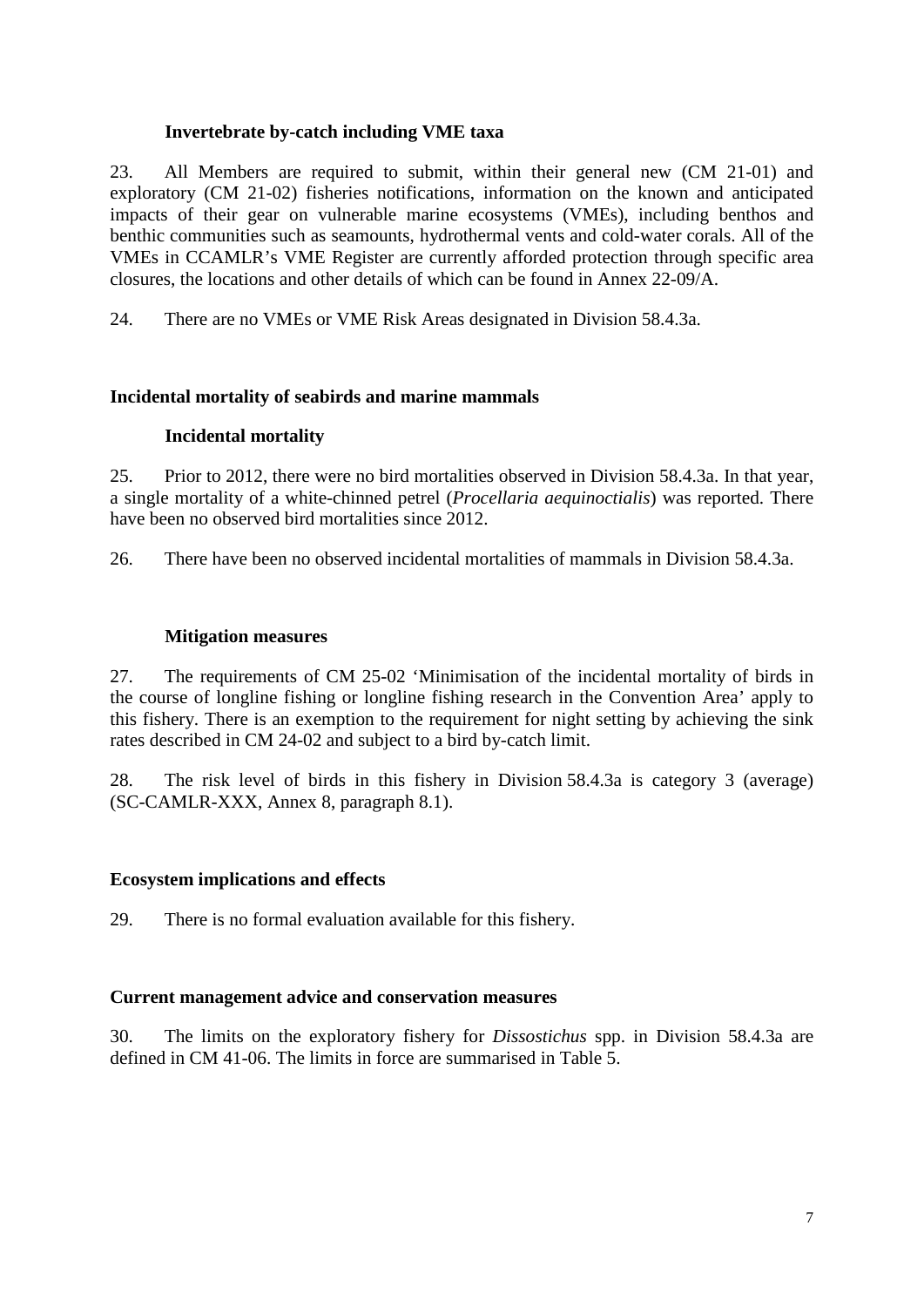| Element                     | Limit in force                                                                                                                                                                                                                                                                                                             |
|-----------------------------|----------------------------------------------------------------------------------------------------------------------------------------------------------------------------------------------------------------------------------------------------------------------------------------------------------------------------|
| Access                      | Fishing for Dissostichus spp. on Elan Bank (Division 58.4.3a) outside areas<br>of national jurisdiction shall be limited to the exploratory fishery by France<br>and Japan. The fishery shall be conducted by one $(1)$ French and one $(1)$<br>Japanese flagged vessel using longlines only.                              |
| Catch limit                 | The total catch of <i>Dissostichus</i> spp. on Elan Bank (Division 58.4.3a) outside<br>areas of national jurisdiction in 2015 shall not exceed a precautionary catch<br>limit of 32 tonnes.                                                                                                                                |
| Season                      | 1 May to 31 August                                                                                                                                                                                                                                                                                                         |
| Fish by-catch               | Regulated by CM 33-03                                                                                                                                                                                                                                                                                                      |
| Bird mitigation             | In accordance with CM $25-02$ . Limit of three (3) birds per vessel fishing<br>outside the prescribed season                                                                                                                                                                                                               |
| <b>Observers</b>            | At least one (1) scientific observer appointed in accordance with the<br><b>CCAMLR Scheme of International Scientific Observation</b>                                                                                                                                                                                      |
| Data                        | Daily and five-day catch and effort reporting<br>Haul-by-haul catch and effort data<br>Biological data reported by the CCAMLR scientific observer                                                                                                                                                                          |
| Research                    | Fishery-based research in accordance with CM 41-01, including<br>the collection of detailed catch, effort and biological data<br>(Annex 41-01/A), setting of research hauls (Annex 41-01/B)<br>and tagging (Annex 41-01/C) and CM 24-01. Toothfish tagged at a rate of at<br>least 5 fish per tonne of green weight caught |
| Environmental<br>protection | Regulated by CMs 22-06, 22-07, 22-08 and 26-01                                                                                                                                                                                                                                                                             |

Table 5: Limits on the exploratory fishery for *Dissostichus* spp. in Division 58.4.3a in force (CM 41-06).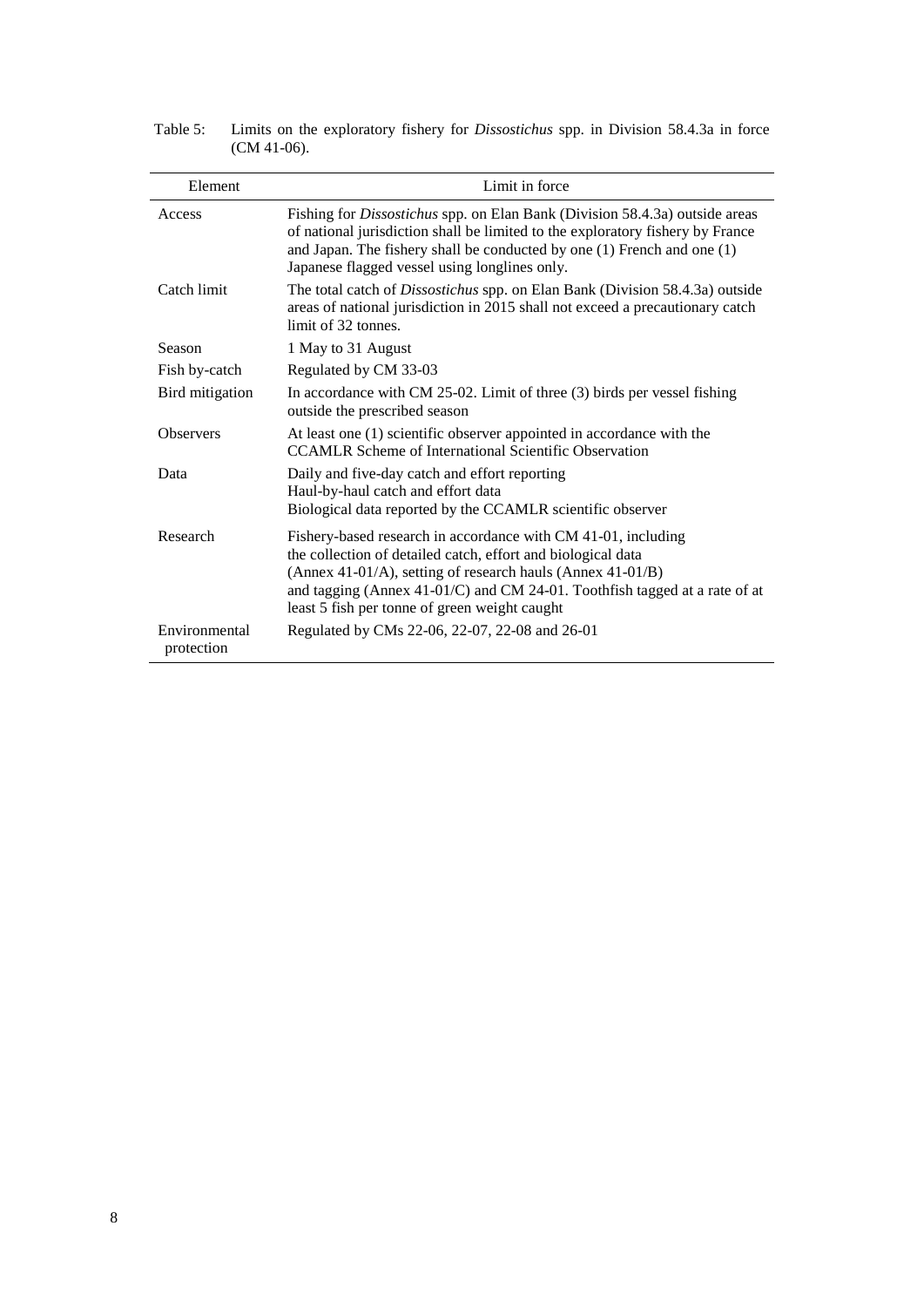# **Research plan for Division 58.4.3a**

## **Background**

A1. A robust stock assessment that provides advice on catch limits according to the CCAMLR decision rules has not been developed due to lack of information in some areas (namely, Subarea 48.6 and Divisions 58.4.1, 58.4.2 and 58.4.3a). Thus, this subarea and these divisions have been designated as 'data-poor fisheries' (SC-CAMLR-XXX, paragraph 3.122). The Scientific Committee noted that the number of research hauls and tagging rate should be increased in fine-scale rectangles in which tags had been released in the past few years to increase the likelihood of tagged fish being recaptured (SC-CAMLR-XXX, paragraphs 3.126 and 3.128). The Scientific Committee agreed that the research blocks with the high numbers of tags available for recapture identified in WG-FSA-12/60 Rev. 1 could be used as a basis for research fishing in the data-poor fisheries, and agreed that research in 2013 should be concentrated within these blocks to maximise the likelihood of recapturing tags that had been released in the previous season (SC-CAMLR-XXXI, paragraph 3.171).

A2. France and Japan had proposed research in Division 58.4.3a under CM 21-02 (SC-CAMLR-XXXI, paragraph 3.146). The Scientific Committee welcomed the development of an assessment framework using CASAL during the meeting of WG-FSA and agreed that this work should be progressed to develop an assessment that is suitable to provide management advice.

A3. The Scientific Committee endorsed the continuation of this research with a catch limit of 32 tonnes during the past three years (SC-CAMLR-XXXI, paragraph 3.147; SC-CAMLR-XXXII, paragraph 3.208; SC-CAMLR-XXXIII, paragraph 3.192).

A4. The Scientific Committee noted that a substantial number of tags were now being recaptured in this fishery and there was an expectation that a robust assessment was likely for this division in the near future (SC-CAMLR-XXXIII, paragraph 3.194).

#### **Objective**

- A5.1 To collect sufficient suitable data to undertake a tag-based assessment of the *Dissostichus* spp. stocks in Division 58.4.3a by 2018.
- A5.2 To collect length-frequency and other biological data from the common by-catch species.

#### **Advice of the Scientific Committee**

A6. The data have been collected in the past three years and will be collected next year as part of a multi-year tag-recapture experiment undertaken jointly by France and Japan. The